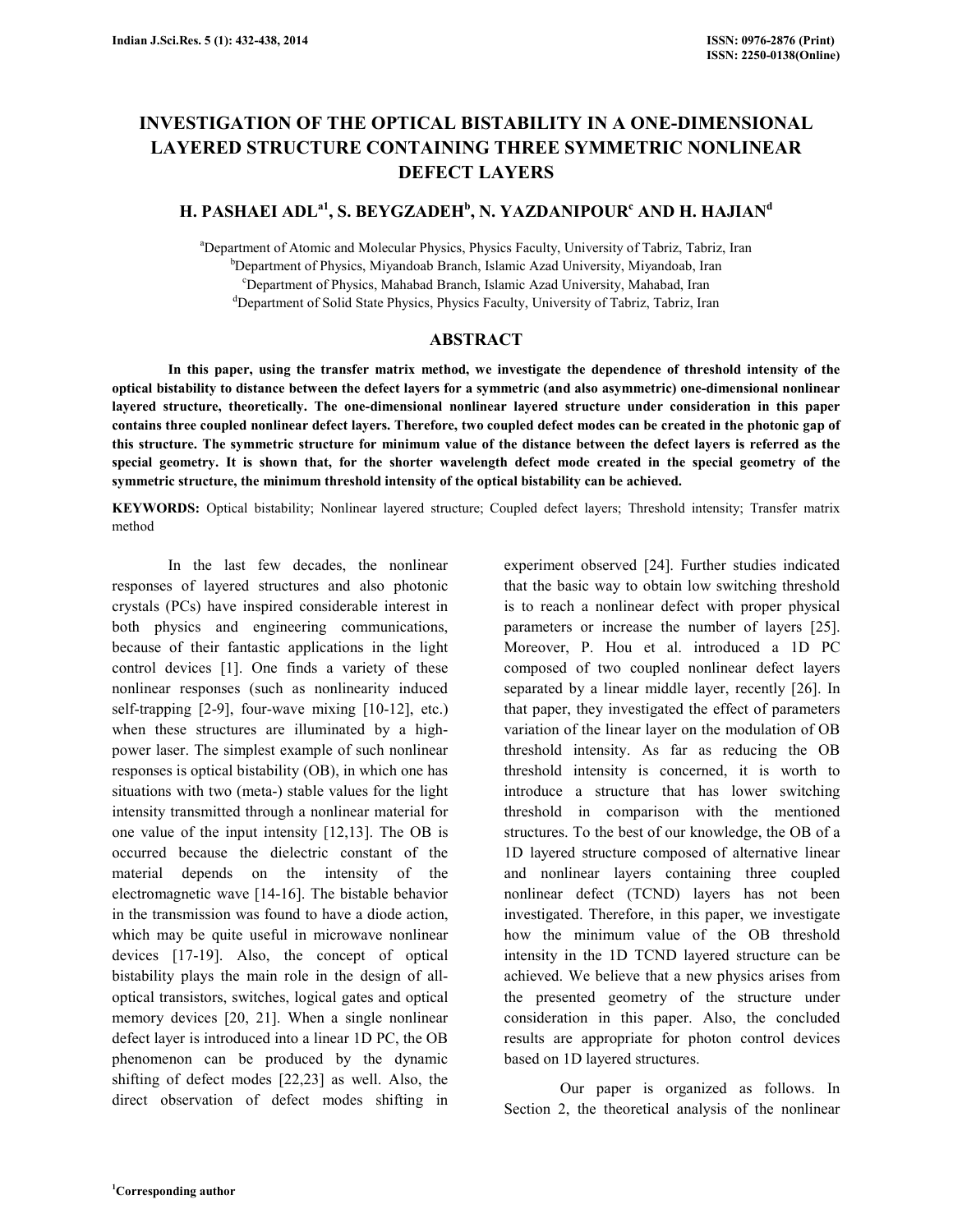periodic structure is presented. Numerical results are presented in Section 3 on the transmission property, the optical bistability and the electric field intensity distribution of two defect modes of the structure. In the end, the conclusion and discussion will be given in Section 4.

# BASIC EQUATIONS

 As shown in Fig. 1, the layers arrangement of the symmetric 1D layered structure composed of three nonlinear defect layers under consideration in this paper is in the form of

 $(BA)^{13-m} A (BA)^m A (AB)^m A (AB)^{13-m}$ . A, B and  *represent the layers and the position of defect* layers in the structure, respectively. Also, the layer thickness corresponding to the  $B$  and  $A$  layers are  $2\lambda_0 / n_b$  and  $2\lambda_0 / n_a^{linear}$ , respectively. The central wavelength  $\lambda_0$  is chosen as 4500  $A^o$ ,  $n_b = 2$  and  $n_a = n_a^{linear} + \alpha I$  ( $n_a^{linear} = 2.5$ ,  $\alpha$  is the Kerr nonlinear coefficient and  $I$  is the intensity of the incident light).



Figure 1: (Color online) Schematic representation of the layers arrangement of the symmetric onedimensional layered structure in the form of  $(BA)^{13-m}$   $A(BA)^m$   $A(AB)^m$   $A(AB)^{13-m}$ .  $A$  ,  $B$  and  $m$  represent the layers and the position of TCND layers in the structure, respectively

 Note that, in this paper, we only consider the case of transverse electric field. The electric fields in layers  $\vec{A}$  and  $\vec{B}$  are written as:

$$
E_A(x,z) = E(z)e^{i(k_x x + k_{zA}z) - i\omega t}
$$
 (1a)

$$
E_B(x,z) = E(z)e^{i(k_x x + k_{zB}z) - i\omega t}
$$
 (1b)

Here, 
$$
k_{zA} = k_0 \sqrt{\varepsilon_A \mu_A (1 - \sin^2 \theta / \varepsilon_A \mu_A)}
$$
,  
\n $k_{zB} = k_0 \sqrt{\varepsilon_B \mu_B (1 - \sin^2 \theta / \varepsilon_B \mu_B)}$ ,  
\n $k_x = k_0 \sin \theta$  with  $k_0 = \omega / c$ , and  $\theta$  is the angle

of the incident light.

Inside the layers, the electric field is governed by the Helmholtz equation [27]:

$$
\frac{d^2E}{dz^2} + (\varepsilon_i \mu_i \frac{\omega^2}{c^2} - k_x^2)E = 0.
$$
 (2)

 Here, the subscript 'i' denotes the number of the layers. At the interface between two layers, we can apply the boundary conditions:

$$
E_i = E_j \tag{3a}
$$

$$
\frac{1}{\mu_i} \frac{dE}{dz_i} = \frac{1}{\mu_j} \frac{dE}{dz_j}.
$$
 (3a)

 To get the numerical results, we divide a single layer into a large number of sub layers and hence, the permittivity of each sublayer is approximately regarded as a constant parameter for the nonlinear sublayer [17,28]. Therefore, we can employ the transfer matrix to combine the electric field at  $z$  and  $z + \Delta z$  [27,29,30]:

$$
M_{l} = \begin{pmatrix} \cos(k_{zl}\Delta z) & -\frac{\mu_{l}\omega}{k_{zl}}\sin(k_{zl}\Delta z) \\ \frac{k_{zl}c}{\mu_{l}\omega}\sin(k_{zl}\Delta z) & \cos(k_{zl}\Delta z) \end{pmatrix}, (4)
$$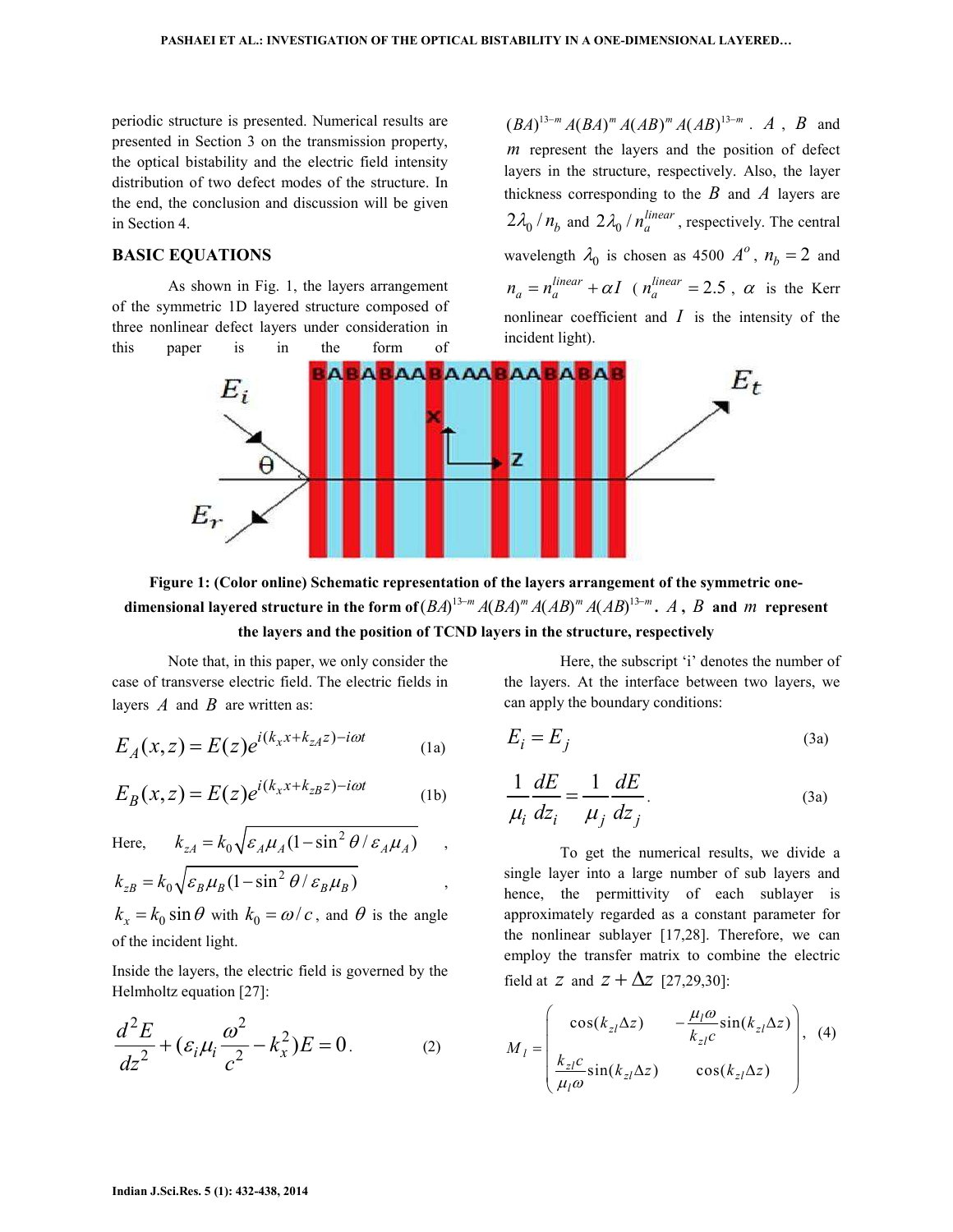where  $l = A, B$ . In the nonlinear sublayer,  $\varepsilon_l$  and  $k_{rl}$  are determined by the electric field magnitude at the incident surface. Then, we have the global transfer matrix:

$$
M_{global} = \prod_{l=1}^{N} M_l
$$
 (5)

 The tangential components of the electric and magnetic fields at incident side  $(z=0)$  and the transmitted site (z=L) are related by the following matrix equation:

$$
\left(\frac{E_1}{H_1}\right)_{z=0} = M_{global} \left(\frac{E_N}{H_N}\right)_{z=L}.
$$
 (6)

# RESULTS AND DISCUSSION

 In this section, at first, the linear transmissions ( $\alpha = 0$ ) through the symmetric onedimensional layered structure corresponding to different positions of the TCND layers is investigated in Fig. 2.



Figure 2: (Color online) Linear transmissions through the symmetric one-dimensional layered structure corresponding to different positions of the TCND layers as m=0 (the dotted-dashed curve), m=1 (the solid curve), m=2 (the dotted curve) and m=3 (the dashed curve)

 From this figure, it can be clearly observed that the transmission spectrum of the symmetric onedimensional layered structure contains two separate defect modes created in the photonic band gap of the structure. It is also straightforward that, the position of defect modes in the gap varies with changing the position (the 'm' parameter) of TCND layers in the structure. By increasing 'm' from 0 to 3, the coupling between the two defect modes created in the gap is also increased. Therefore in order to indicate the connection between coupling of the defect modes in the symmetric 1D TCND layered structure and the OB threshold intensity, Fig. 3 is illustrated.



Figure 3: (Color online) Transmitted intensity through the symmetric one dimensional TCND layers structure versus incident intensity for different values of m: m=0 (dotted-dashed curve), m=1 (solid curve), m=2 (dotted curve), m=3 (dashed curve)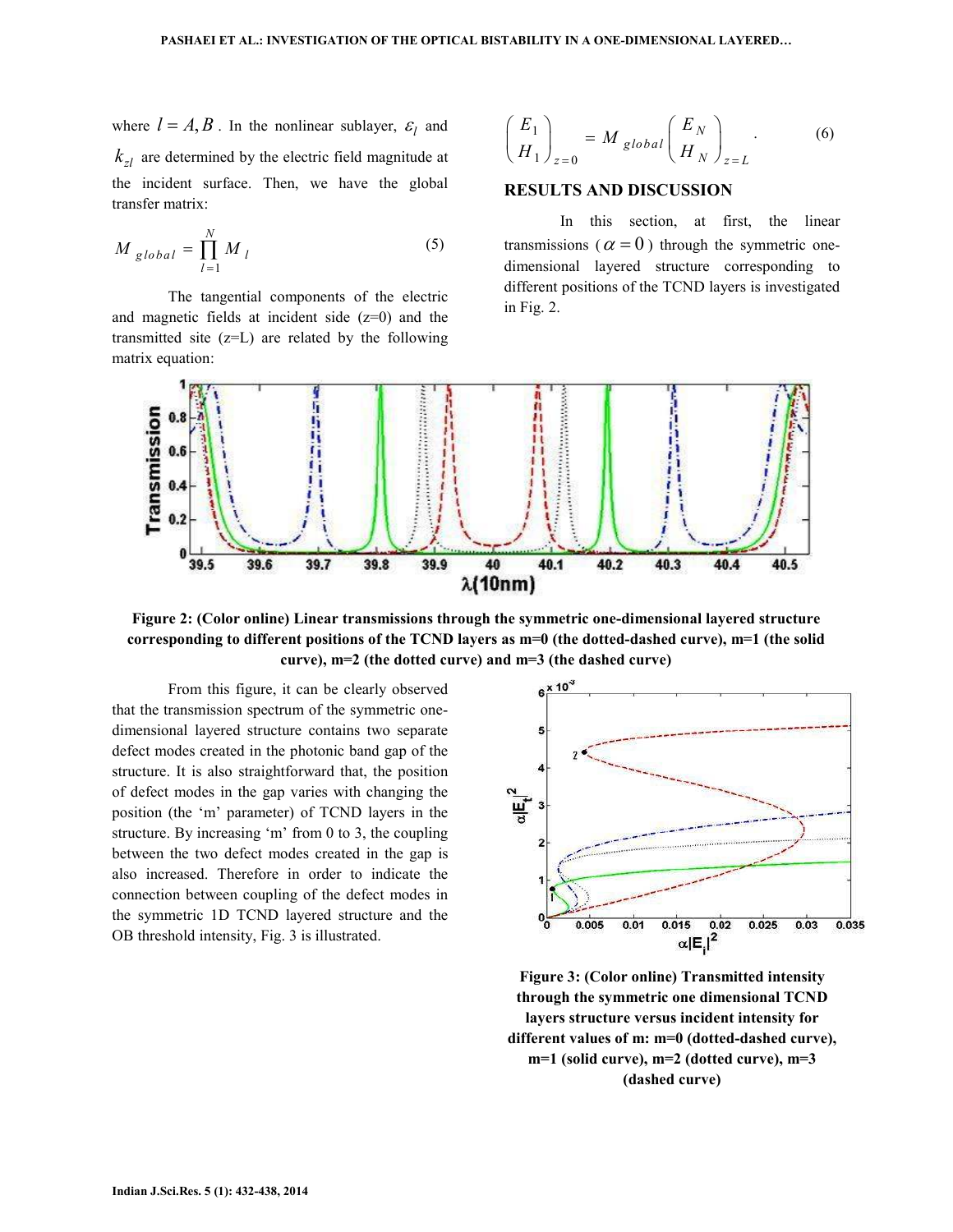With respect to Fig. 3, it can be concluded that by decreasing the distance (decreasing the 'm') between the central defect layer and its adjacent defect layers in the symmetric 1D TCND layers structure the OB threshold intensity is also decreased. It means that the OB threshold intensity is strongly affected by the decrease or increase of the coupling between defect modes created in the photonic gap of the structure. To clarify the connection between coupling of the defect modes and the OB threshold intensity Fig. 4 is illustrated.



Figure 4: (Color online) The electric filed intensity distribution of the defect modes in the symmetric one dimensional TCND layers structure. Panel a) corresponds to the point (1) in Fig. 3 and panel b) corresponds to the point (2) in Fig. 3

 In correspondence with the points 1 and 2 in Fig. 3, Figs. 4(a) and 4(b) show the electric filed intensity distribution of the defect modes in the symmetric one dimensional layered structure, respectively. Therefore, with the help of Fig. 3 and Fig. 4, it can be understood that the weak coupling of defect modes causes the decrease of the OB threshold intensity. It should be noted that in the structure

corresponding to m=0, the geometry of the symmetric 1D TCND layers structure is disturbed. Therefore, we investigate this structure in Figs. 2 and 3 just to magnify the effect of m=1 structure on the OB threshold intensity. By comparing the m=0 and m=1 structures in Fig. 3, we can find that the m=1 structure supports the minimum value of the OB threshold intensity. Therefore, the new physics in the presented geometry of the structure under consideration in this paper is that for minimum coupling of the defect modes (happened in the m=1 structure), the minimum value of OB threshold intensity is obtained (see Fig. 5).



Figure 5: (Color online) The dependence of the OB threshold intensity on the location of the TCND layers in the symmetric one-dimensional layered structure

 With respect to the mentioned explanation about the advantage of the m=1 structure to achieve the minimum value of OB threshold intensity, we investigate this structure in more details. Transmission through the m=1 structure versus intensity of the incident light  $(\alpha |E_i|^2)$  is plotted in Fig. 6.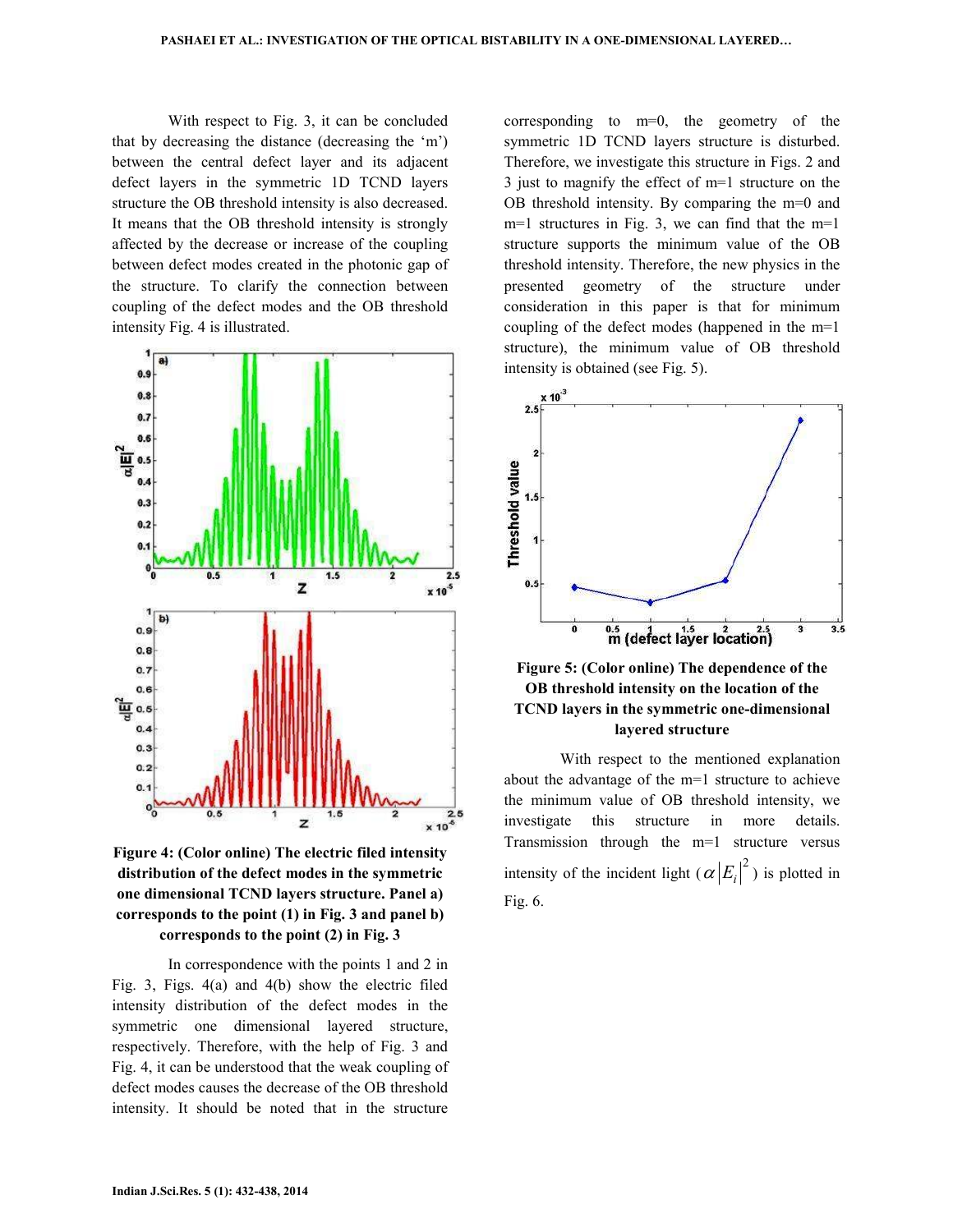



 As it can be noticeably seen in Fig. 6 the threshold intensity of the OB in the m=1 structure for  $\lambda = 398.1$  nm (the solid curve) is lower than  $\lambda = 401.9$  nm (the dashed curve). To approve of this fascinating result, Fig. 7 is illustrated



Figure 7: (Color online) Transmitted intensity through the symmetric one dimensional layered structure versus intensity of the incident light for  $\lambda = 401.9$  nm (dotted-dashed curve) and  $\lambda = 398.1$ *nm* (solid curve). As Fig. 6, it should be noted that this figure is also plotted for the two defect modes of the m=1 structure

 From Fig. 7, and with the help of Fig. 6, it can be concluded that at the wavelength of  $\lambda = 398.1$  nm minimum OB threshold intensity is possible. In other words, to achieve the OB in low threshold intensity in a symmetric 1D TCND layers structure, an incident light in short wavelength regime is needed.

Until now, in this paper, we investigate the threshold intensity of the OB in a symmetric 1D TCND layers structure. To complete the investigation, in the following, an asymmetric 1D TCND layers structure is considered.



Figure 8: (Color online) Panel (a) shows the schematic representation of the layers arrangement of the asymmetric one-dimensional layered structure in the form of

 $(BA)^{12+h} A(BA) A(AB) A(AB)^{12-h}$ , A, B

and  $h$  represent the layers and the position of TCND layers in the structure, respectively. Panel

(b) shows transmitted intensity through the structure shown in panel (a), versus the intensity of the incident light. In this panel the dashed curve corresponds to h=0, the dotted-dashed curve corresponds to h=1 and the solid line corresponds to h=2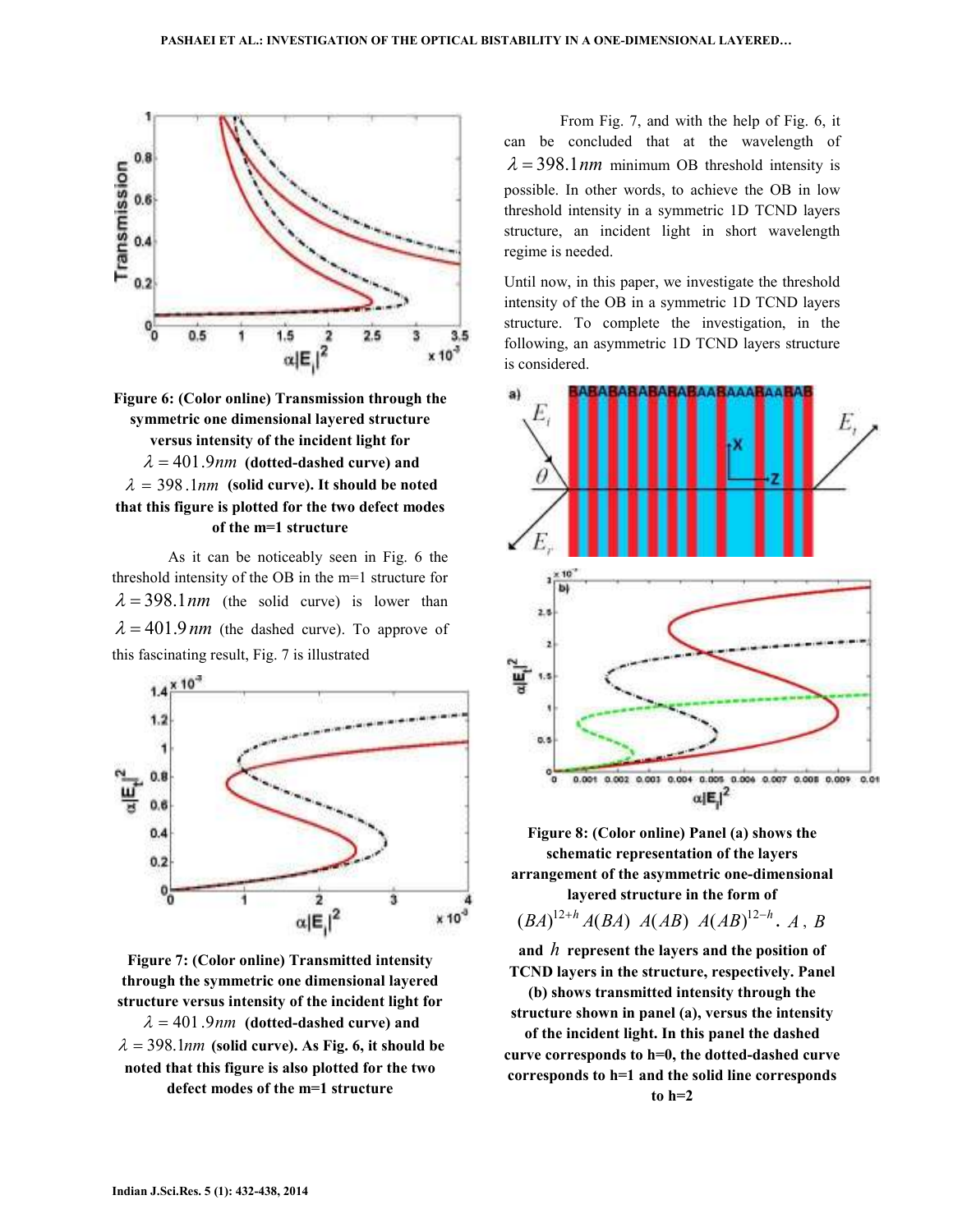Fig. 8(a) shows the schematic representation of the layers arrangement of the asymmetric 1D layered structure in the form of  $(A)^{12+h} A(BA) A(AB) A(AB)^{12-h} A, B$ and  $h$  represent the layers and the position of the TCND layers in the structure, respectively. Fig. 8(b) shows the transmitted intensity through the structure shown in Fig. 8(a) versus the intensity of incident light, for three different values of 'h'. It can be clearly seen from Fig. 8(b) that, when the structure under consideration is asymmetric the OB threshold intensity shifts to higher values in comparison with the values for symmetric structure.

# **CONCLUSION**

 In this paper, the dependence of the threshold intensity of the optical bistability to distance between the defect layers in a symmetric (and also asymmetric) one-dimensional nonlinear layered structure is investigated, theoretically. The one-dimensional nonlinear layered structure under consideration in this paper contains the TCND layers. Therefore, two coupled defect modes can be created in the photonic gap of this structure. It is shown that, in the symmetric structure, when the distance between the central nonlinear defect layer and its two adjacent defect layers is minimum (the m=1 structure), minimum coupling of the two defect modes is possible. Consequently, for the shorter wavelength defect mode created in this special geometry of the symmetric structure, the minimum threshold intensity of the optical bistability can be achieved.

# REFERENCES

- J.D. Joannopoulos, S.G. Johnson, J.N. Win, R.D. Meade, Photonic Crystals: Molding the flow of light, Princeton University Press, Princeton, 2008.
- J. Martorell, R. Vilaseca, R. Corbalan, Appl. Phys. Lett. 70 (1997) 702.
- F. Sasaki, S. Haraichi, S. Kobayashi, IEEE J. Quantum Elec. 38 (2002) 943.
- F. Y. Wang, G. X. Li, H. L. Tam, K. W. Cheah, S. N. Zhu, Appl. Phys. Lett. 92 (2008) 211109.
- M. F. Yanik, S. H. Fan, M. Soljacic, Appl. Phys. Lett. 83 (2003) 2739.
- N. Large, M. Abb, J. Aizpurua, and O. L. Muskens, Nano Lett. 10 (2010) 1741.
- Y. Liu, F. Qin, F. Zhou, and Z. Y. Li, J. Appl. Phys. 106 (2009) 083102.
- P. Delaye, M. Astic, R. Frey, G. Roosen, J. Opt. Soc. Am. B 22 (2005) 2949.
- B. Shi, Z.M. Jiang, Xun Wang, Opt. Lett. 26 (2001) 1194.
- F. Zhou, Z. Y. Li, Y. Liu, and Y. N. Xia, J. Phys. Chem. C 112 (2008) 20233.
- F. Zhou, Y. Liu, Z. Li, Y. Xia, Opt. Exp 18 (2010) 13337.
- H.M. Gibbs, Optical Bistability: Controlling Light with Light, Academic, New York, 1985.
- H. Haug, S.W. Koch, Quantum Theory of the Optical and Electronic Properties of Semiconductors, Published by World Scientific Publishing Co. Pte. Ltd., London, 2004.
- C. Chen, S. Matsuo, K. Nozaki, A. Shinya, T. Sato, Y. Kawaguchi, H. Sumikura, M. Notomi, Opt. Exp. 19 (2011) 3387.
- Y. Jiang, Fiber and Integrated Optics, 30 (2011) 192.
- T. Pan, Ch. Tang, L. Qao, zhe. Li, phys. Let A, 337, (2005), 473.
- J. He, M. Cada, Appl. Phys. Lett. 61, (1992), 18.
- W.chen, D. L. Mils, phys. Rev. B, 36, (1987), 6269.
- S.M. Wang, C.J. Tang, T.Pan, L. Gao, Phys. Lett. A 348 (2006) 424.
- M.Z. Ali, T. Abdullah, Opt. Commun. 281 (2008) 3177.
- T. Vivero, J.M. Rivas-Moscoso, A.P. González-Marco, J.A. Martín-Pereda, IEEE J. Quantum Elec. 46 (2010) 1184.
- R.Wang, J.Dong, D.Y.Xing, Phys.Rev.E 55 (1997) 6301.